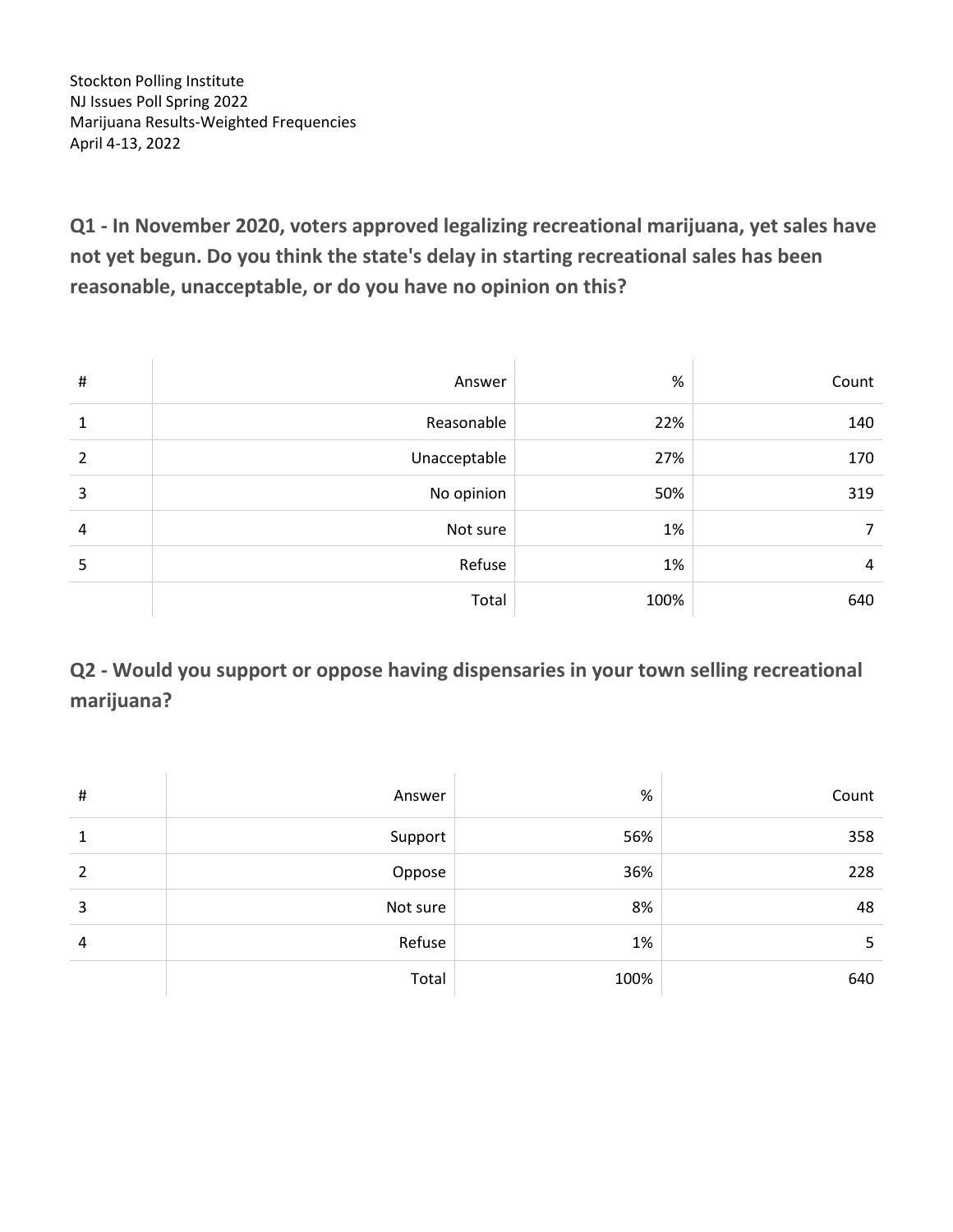**Q3 - Lawmakers have decided that 70% of tax revenue raised from recreational sales go to economically disadvantaged communities. In your opinion, what should it be spent on in these communities if you had to name one? (SILENT CODE, CHOICES WERE NOT READ)**

| #                | Answer                                              |      | Count          |
|------------------|-----------------------------------------------------|------|----------------|
| $\mathbf{1}$     | <b>EDUCATION</b>                                    | 37%  | 238            |
| $\overline{2}$   | SOCIAL SERVICES/PROGRAMS IN GENERAL                 | 13%  | 84             |
| 3                | <b>NOT SURE</b>                                     | 11%  | 69             |
| $\overline{a}$   | <b>OTHER</b>                                        | 9%   | 59             |
| 5                | <b>INFRASTRUCTURE</b>                               | 8%   | 54             |
| $\boldsymbol{6}$ | <b>JOB CREATION</b>                                 | 5%   | 33             |
| $\overline{7}$   | HOUSING OR SERVICES FOR HOMELESS                    | 4%   | 28             |
| 8                | LAW ENFORCEMENT                                     | 3%   | 21             |
| 9                | DISAPPROVE OF THE PREMISE; SHOULD GO TO WHOLE STATE | 2%   | 10             |
| 10               | <b>LOWERING TAXES</b>                               | 2%   | 14             |
| 11               | <b>GRANTS/LOANS</b>                                 | 1%   | 9              |
| 12               | <b>ADDICTION SERVICES</b>                           | 1%   | 9              |
| 13               | HEALTHCARE                                          | 1%   | $\overline{7}$ |
| 14               | <b>REFUSE</b>                                       | 0%   | 3              |
|                  | Total                                               | 100% | 639            |

**Q4 - Would you support or oppose New Jersey's hospitality industry offering cannabis attractions, like restaurants with cannabis-infused food, consumption lounges, and other experiences, in popular New Jersey tourist towns?**

| # | Answer   | %    | Count |
|---|----------|------|-------|
| 1 | Support  | 50%  | 320   |
| 2 | Oppose   | 43%  | 278   |
| 3 | Not sure | 6%   | 41    |
| 4 | Refuse   | 0%   | 2     |
|   | Total    | 100% | 640   |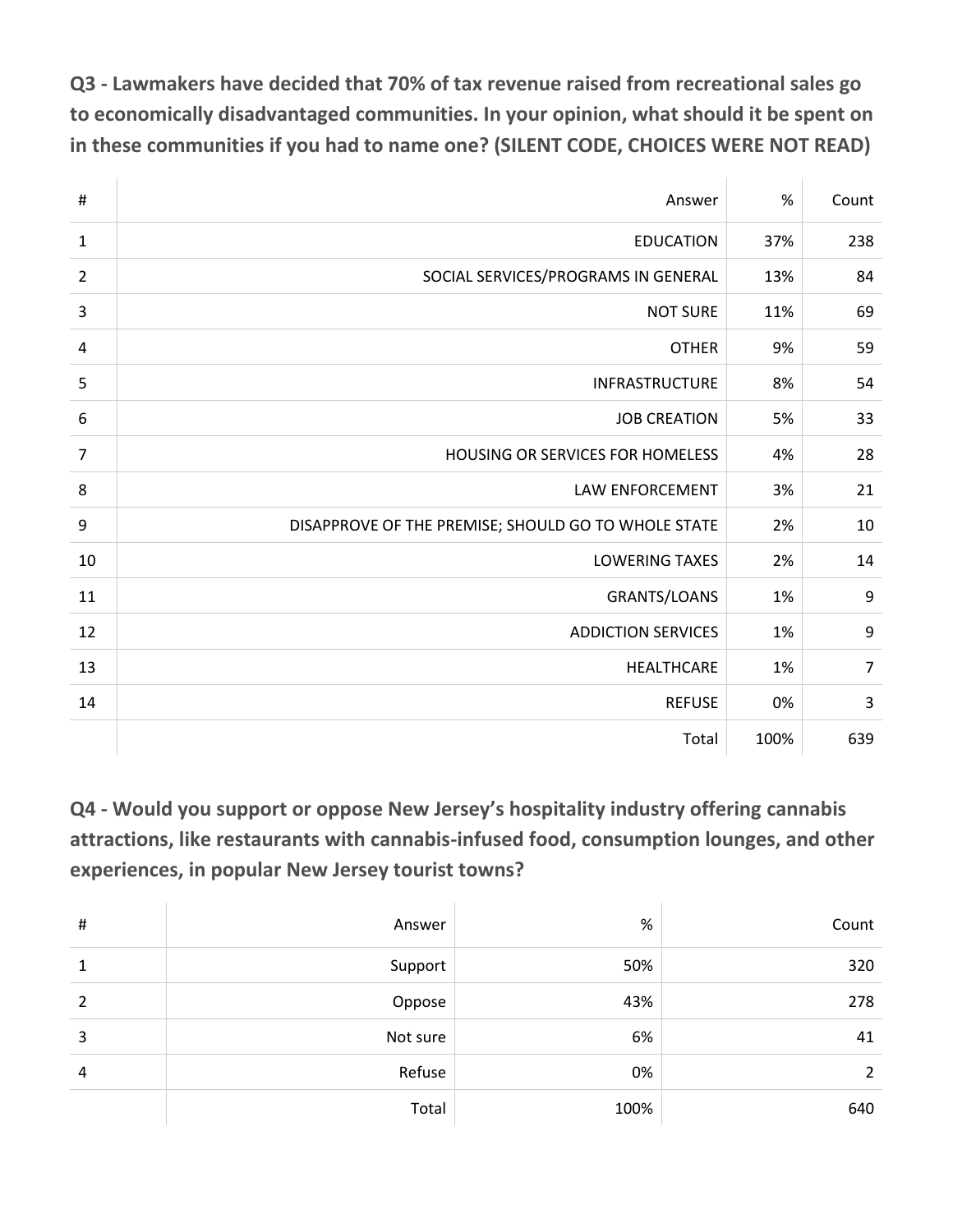**Q5 - In New Jersey, the sale of some hemp products that can get users high, similar to marijuana, is unregulated. This means these products can be sold over the counter at any store, like gas stations or vape shops for example, to anyone 21 or older. Do you support or oppose the unregulated sale of these products?**

| # | Answer   | %    | Count |
|---|----------|------|-------|
| 1 | Support  | 28%  | 179   |
| 2 | Oppose   | 67%  | 428   |
| 3 | Not sure | 4%   | 28    |
| 4 | Refuse   | 1%   | 5     |
|   | Total    | 100% | 640   |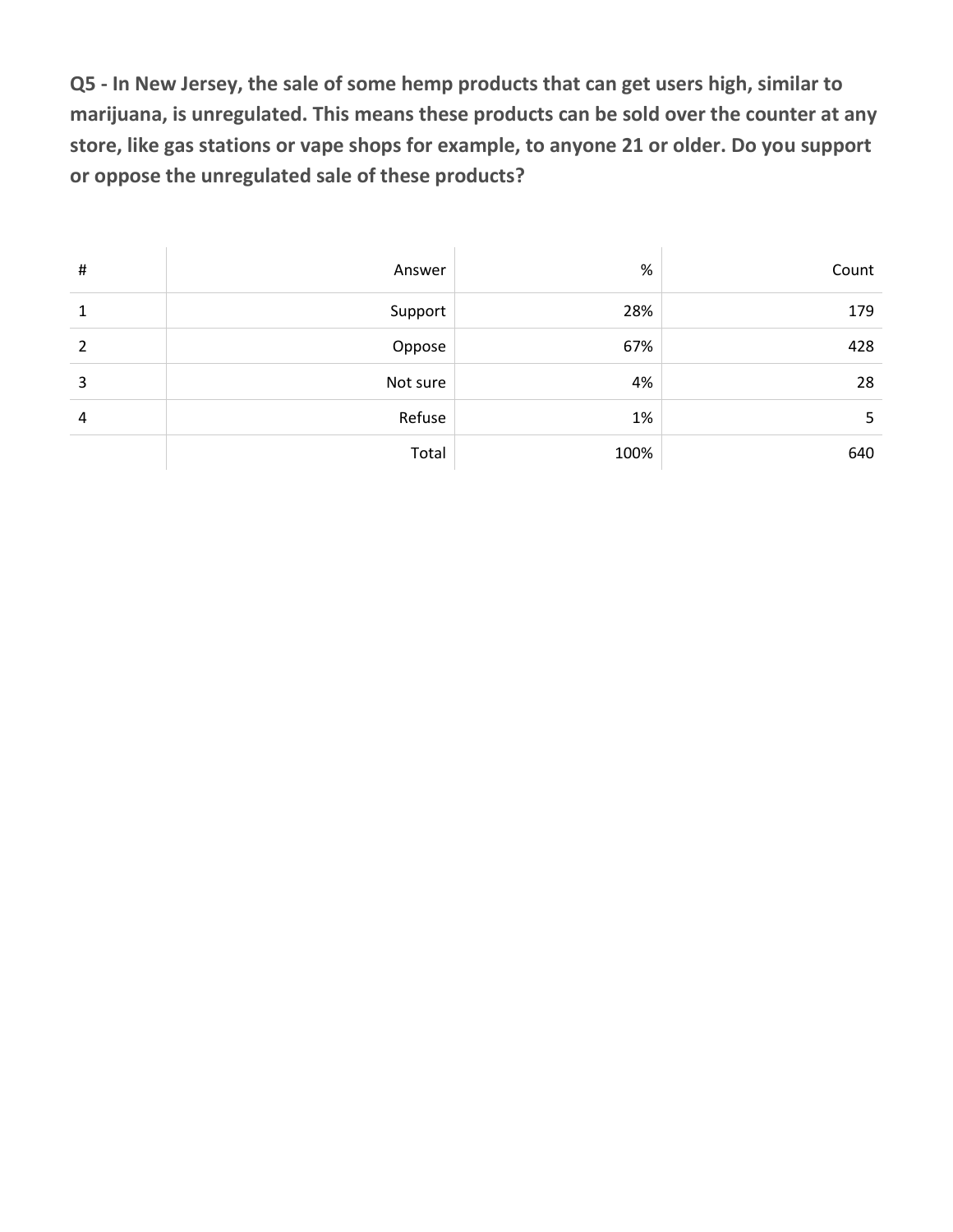#### **Demographics**

**PHONE - We're almost done. These final questions allow us to combine responses into statistics. Have I reached you on a cell phone or on a regular landline telephone?**

| $\sharp$ | Answer         | %    | Count |
|----------|----------------|------|-------|
| 1        | Landline phone | 12%  | 76    |
| 2        | Cell phone     | 88%  | 563   |
| 3        | Computer/VOIP  | 0%   | 0     |
| 4        | Refuse         | 0%   |       |
|          | Total          | 100% | 640   |

### **AGE - Please confirm that you are an adult. Are you:**

| $\#$           | Answer          | $\%$ | Count       |
|----------------|-----------------|------|-------------|
| 1              | Younger than 18 | 0%   | $\mathbf 0$ |
| $\overline{2}$ | 18-29           | 19%  | 46          |
| 3              | 30-49           | 31%  | 73          |
| $\overline{4}$ | 50-64           | 30%  | 72          |
| 5              | 65 and older    | 20%  | 47          |
| 6              | Refuse          | 0%   | $\mathbf 0$ |
|                | Total           | 100% | 238         |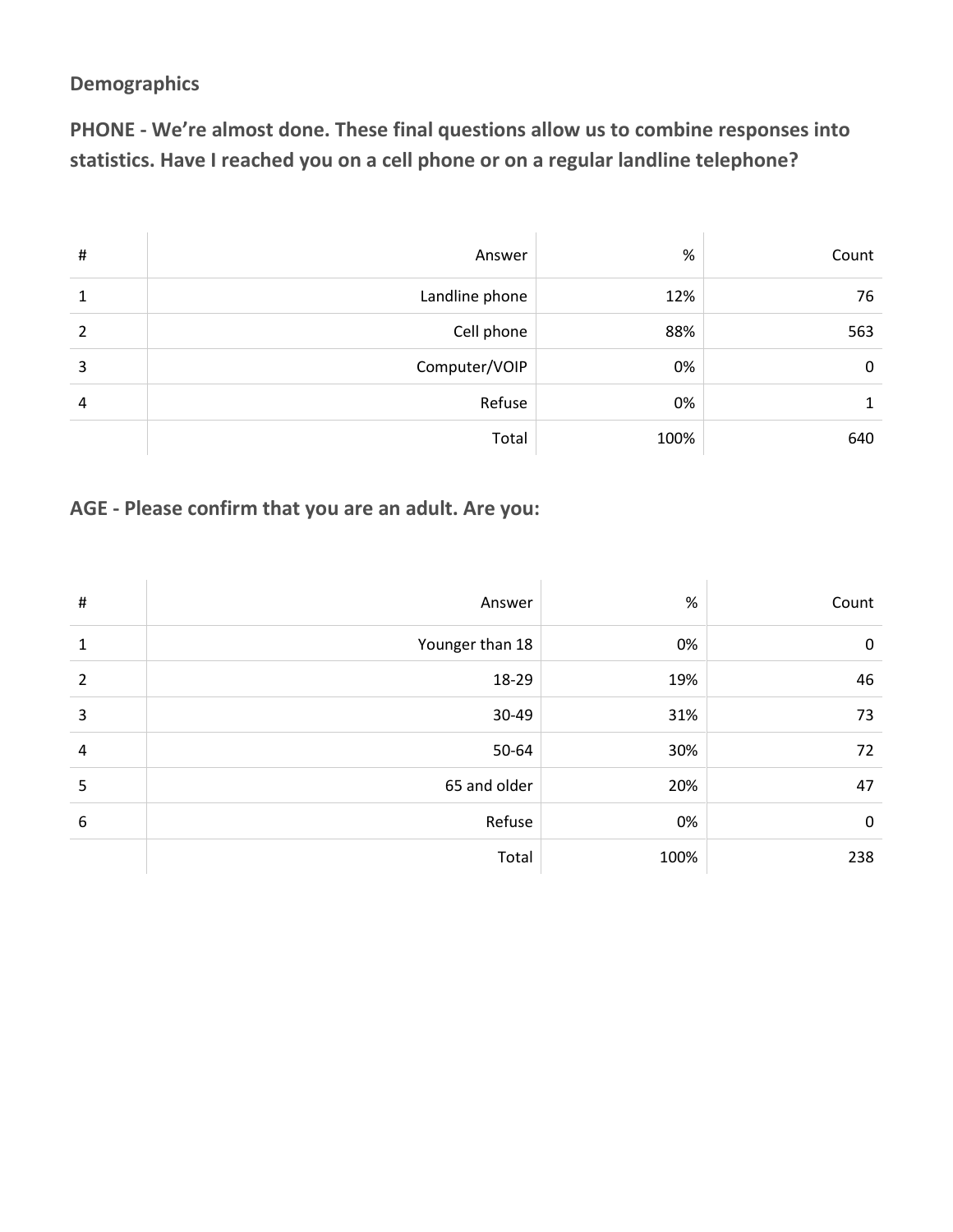# **COUNTY - What New Jersey county do you live in?**

| $\#$                    | Answer                           | $\%$  | Count            |
|-------------------------|----------------------------------|-------|------------------|
| $\mathbf 1$             | Atlantic                         | 5%    | 30               |
| $\overline{2}$          | Bergen                           | 9%    | 57               |
| $\mathsf 3$             | Burlington                       | 5%    | 31               |
| $\overline{\mathbf{4}}$ | Camden                           | 7%    | 47               |
| $\mathsf S$             | Cape May                         | 2%    | 10               |
| $\boldsymbol{6}$        | Cumberland                       | 3%    | 17               |
| $\overline{7}$          | Essex                            | 7%    | 46               |
| 8                       | Gloucester                       | 4%    | 23               |
| 9                       | Hudson                           | 5%    | 34               |
| 10                      | Hunterdon                        | 1%    | $\boldsymbol{9}$ |
| ${\bf 11}$              | Mercer                           | 4%    | 23               |
| 12                      | Middlesex                        | 8%    | 49               |
| 13                      | Monmouth                         | 7%    | 45               |
| 14                      | Morris                           | 7%    | 42               |
| 15                      | Ocean                            | 10%   | 64               |
| 16                      | Passaic                          | 4%    | 28               |
| 17                      | Salem                            | $1\%$ | $\boldsymbol{6}$ |
| 18                      | Somerset                         | 2%    | 15               |
| $19\,$                  | Sussex                           | $2\%$ | $15\,$           |
| $20\,$                  | Union                            | 5%    | $30\,$           |
| $21\,$                  | Warren                           | 3%    | 19               |
| 22                      | Not sure (Please enter zip code) | $0\%$ | $\pmb{0}$        |
| 23                      | Other county                     | $0\%$ | $\pmb{0}$        |
| 24                      | Refuse                           | $0\%$ | $\pmb{0}$        |
|                         | Total                            | 100%  | 640              |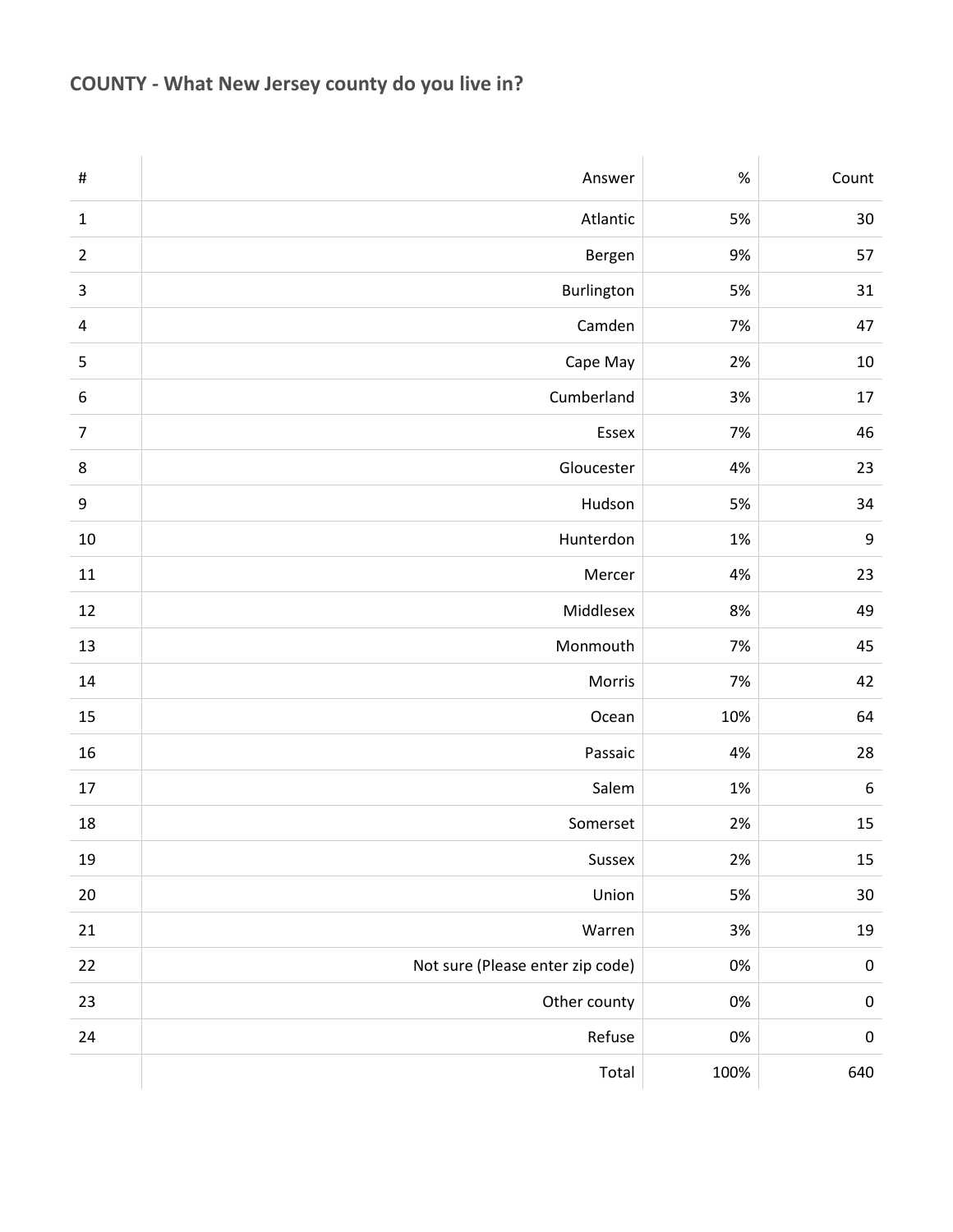### **D1 - Do you consider yourself to be a:**

| $\sharp$       | Answer             | %    | Count |
|----------------|--------------------|------|-------|
| $\mathbf{1}$   | Democrat           | 32%  | 204   |
| $\overline{2}$ | Republican         | 23%  | 146   |
| 3              | Independent        | 28%  | 178   |
| $\overline{4}$ | Or something else? | 13%  | 86    |
| 5              | Not sure           | 2%   | 13    |
| 6              | Refuse             | 2%   | 13    |
|                | Total              | 100% | 640   |

## **D2 - Do you consider yourself to be Hispanic or Latino?**

| # | Answer | $\%$ | Count |
|---|--------|------|-------|
| 1 | Yes    | 16%  | 102   |
| 2 | No     | 83%  | 531   |
| 3 | Refuse | 1%   | 7     |
|   | Total  | 100% | 640   |

## **D3 - Which of the following best describes your race:**

| $\#$           | Answer                           | %    | Count |
|----------------|----------------------------------|------|-------|
| 1              | White                            | 64%  | 409   |
| $\overline{2}$ | <b>Black or African American</b> | 16%  | 102   |
| 3              | Asian or Pacific Islander        | 5%   | 35    |
| 4              | Native American                  | 0%   | 3     |
| 5              | Some other race alone            | 2%   | 15    |
| 6              | More than one race               | 8%   | 50    |
| 8              | Refuse                           | 4%   | 25    |
|                | Total                            | 100% | 640   |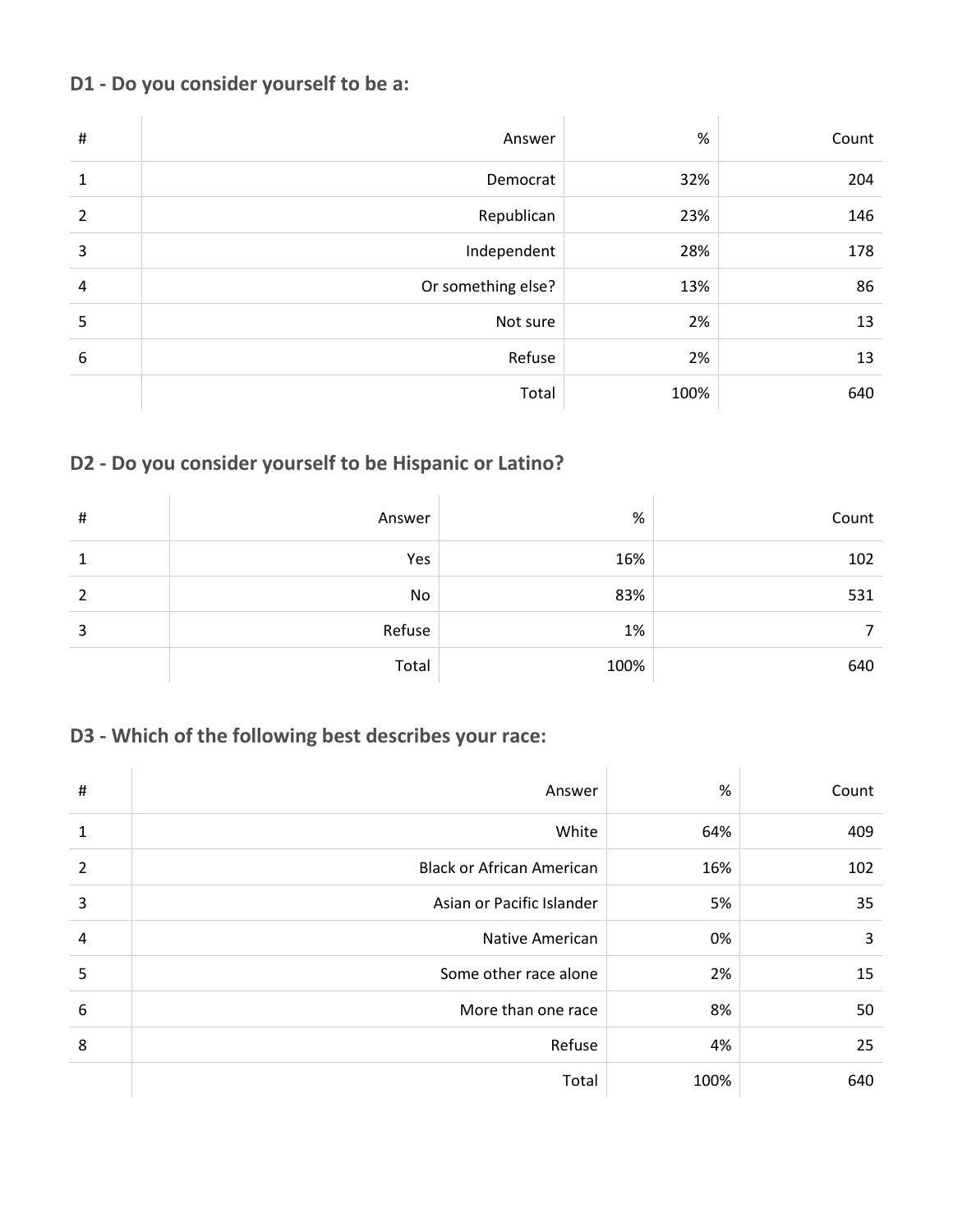## **D4 - Which of the following best describes your highest level of education?**

| #             | Answer                               | %    | Count |
|---------------|--------------------------------------|------|-------|
| 1             | Less than a four-year college degree | 53%  | 340   |
| $\mathcal{P}$ | A four-year college degree or more   | 45%  | 291   |
| 3             | Refuse                               | 1%   | 9     |
|               | Total                                | 100% | 640   |

# **D5 - Which of the following general categories best represents your household income last year before taxes:**

| $\#$ | Answer                          | $\%$ | Count |
|------|---------------------------------|------|-------|
| 1    | Less than \$50,000              | 29%  | 187   |
| 3    | \$50,000 to less than \$100,000 | 22%  | 141   |
| 4    | More than \$100,000             | 37%  | 236   |
| 7    | Refuse                          | 12%  | 76    |
|      | Total                           | 100% | 640   |

**D6 - Lastly, what is your gender?**

| $\sharp$ | Answer               | %    | Count |
|----------|----------------------|------|-------|
| 1        | Man                  | 49%  | 312   |
| 2        | Woman                | 50%  | 322   |
| 3        | Identify another way | 0%   | 2     |
| 4        | Refuse               | 1%   | 4     |
|          | Total                | 100% | 640   |